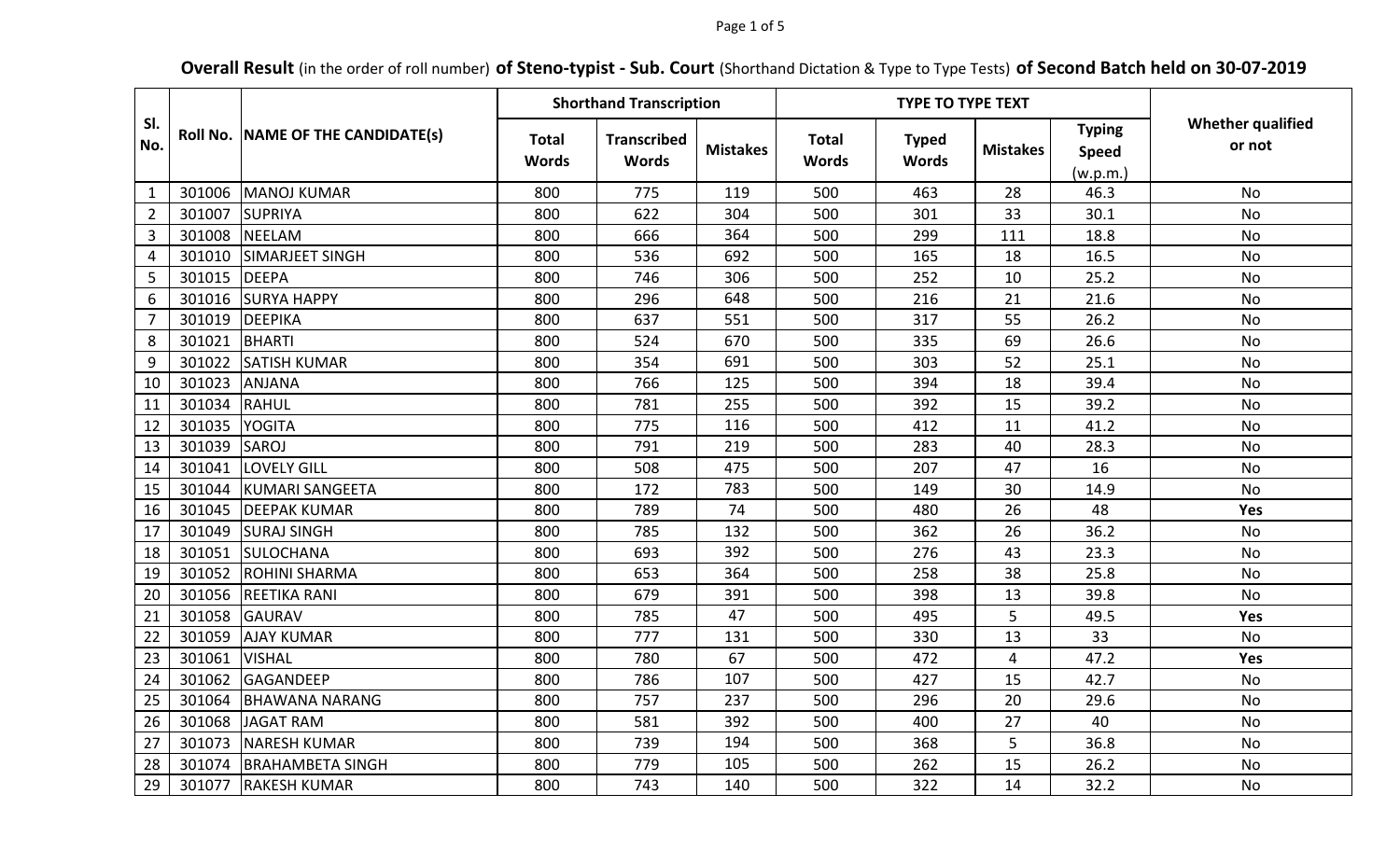# Page 2 of 5

|            |               | Roll No. NAME OF THE CANDIDATE(s) | <b>Shorthand Transcription</b> |                                    |                 |                              | <b>TYPE TO TYPE TEXT</b>     |                 |                                           |                                    |
|------------|---------------|-----------------------------------|--------------------------------|------------------------------------|-----------------|------------------------------|------------------------------|-----------------|-------------------------------------------|------------------------------------|
| SI.<br>No. |               |                                   | <b>Total</b><br><b>Words</b>   | <b>Transcribed</b><br><b>Words</b> | <b>Mistakes</b> | <b>Total</b><br><b>Words</b> | <b>Typed</b><br><b>Words</b> | <b>Mistakes</b> | <b>Typing</b><br><b>Speed</b><br>(w.p.m.) | <b>Whether qualified</b><br>or not |
| 30         | 301080        | <b>PRINCE SHARMA</b>              | 800                            | 681                                | 233             | 500                          | 315                          | 9               | 31.5                                      | <b>No</b>                          |
| 31         | 301082        | <b>BALBIR SINGH</b>               | 800                            | 333                                | 568             | 500                          | 358                          | 22              | 35.8                                      | No                                 |
| 32         | 301085        | <b>RAMESH KUMAR</b>               | 800                            | 493                                | 408             | 500                          | 331                          | 9               | 33.1                                      | No                                 |
| 33         | 301086        | <b>TINA</b>                       | 800                            | 796                                | 82              | 500                          | 438                          | 4               | 43.8                                      | No                                 |
| 34         | 301088        | LOKENDER HETTA                    | 800                            | 669                                | 362             | 500                          | 296                          | 48              | 24.8                                      | No                                 |
| 35         | 301089        | <b>NISHA</b>                      | 800                            | 471                                | 563             | 500                          | 262                          | 17              | 26.2                                      | No                                 |
| 36         | 301091        | <b>ANJALI BHARGAV</b>             | 800                            | 238                                | 713             | 500                          | 231                          | 46              | 18.5                                      | No                                 |
| 37         | 301094        | <b>SHILPA VERMA</b>               | 800                            | 795                                | 193             | 500                          | 288                          | 33              | 28.8                                      | No                                 |
| 38         | 301095        | <b>BEANT SINGH</b>                | 800                            | 782                                | 129             | 500                          | 243                          | 21              | 24.3                                      | <b>No</b>                          |
| 39         | 301097        | <b>AMIT KUMAR</b>                 | 800                            | 767                                | 125             | 500                          | 400                          | 21              | 40                                        | <b>No</b>                          |
| 40         | 301101        | <b>RINA SHARMA</b>                | 800                            | 787                                | 208             | 500                          | 266                          | 27              | 26.6                                      | No                                 |
| 41         | 301102        | <b>SANJAY KUMAR</b>               | 800                            | 784                                | 130             | 500                          | 267                          | 8               | 26.7                                      | No                                 |
| 42         | 301104        | <b>POOJA DEVI</b>                 | 800                            | 810                                | 128             | 500                          | 391                          | 50              | 34.1                                      | No                                 |
| 43         | 301105        | <b>ANKITA MANRAL</b>              | 800                            | 761                                | 123             | 500                          | 407                          | 25              | 40.7                                      | No                                 |
| 44         | 301107        | <b>LAKHWINDER SINGH</b>           | 800                            | 687                                | 237             | 500                          | 338                          | 18              | 33.8                                      | No                                 |
| 45         | 301109        | <b>NEEM CHAND</b>                 | 800                            | 755                                | 161             | 500                          | 444                          | 14              | 44.4                                      | <b>No</b>                          |
| 46         | 301115        | <b>MEENA DEVI</b>                 | 800                            | 655                                | 558             | 500                          | 298                          | 21              | 29.8                                      | <b>No</b>                          |
| 47         | 301119        | <b>SUMITI</b>                     | 800                            | 777                                | 213             | 500                          | 291                          | 17              | 29.1                                      | No                                 |
| 48         | 301126        | <b>SOURABH SIDANA</b>             | 800                            | 455                                | 532             | 500                          | 208                          | 28              | 20.8                                      | No                                 |
| 49         | 301127        | <b>BHARTI THAKUR</b>              | 800                            | 559                                | 625             | 500                          | 267                          | 153             | 11.4                                      | No                                 |
| 50         | 301130        | <b>SHIV LUXMI</b>                 | 800                            | 777                                | 115             | 500                          | 363                          | 18              | 36.3                                      | No                                 |
| 51         | 301131        | <b>SIMARJIT SINGH</b>             | 800                            | 675                                | 288             | 500                          | 507                          | 92              | 41.5                                      | <b>No</b>                          |
| 52         | 301132        | POONAM                            | 800                            | 407                                | 578             | 500                          | 146                          | 38              | 14.6                                      | No                                 |
| 53         | 301134        | <b>SAHIL</b>                      | 800                            | 721                                | 253             | 500                          | 453                          | 39              | 45.3                                      | No                                 |
| 54         | 301135        | MAMTA                             | 800                            | 782                                | 108             | 500                          | 365                          | 49              | 31.6                                      | No                                 |
| 55         |               | 301136 JYOTI KAWATRA              | 800                            | 768                                | 166             | 500                          | 397                          | 12              | 39.7                                      | No                                 |
| 56         |               | 301140 UMESH KUMAR                | 800                            | 793                                | 23              | 500                          | 485                          | 10              | 48.5                                      | Yes                                |
| 57         | 301142 RAVINA |                                   | 800                            | 703                                | 388             | 500                          | 316                          | 37              | 31.6                                      | No                                 |
| 58         |               | 301148 HIMANI SHARMA              | 800                            | 768                                | 175             | 500                          | 415                          | 14              | 41.5                                      | No                                 |
| 59         |               | 301149   DEEPALI GOEL             | 800                            | 779                                | 166             | 500                          | 282                          | 15              | 28.2                                      | No                                 |
| 60         | 301152 SAKSHI |                                   | 800                            | 455                                | 563             | 500                          | 334                          | 9               | 33.4                                      | No                                 |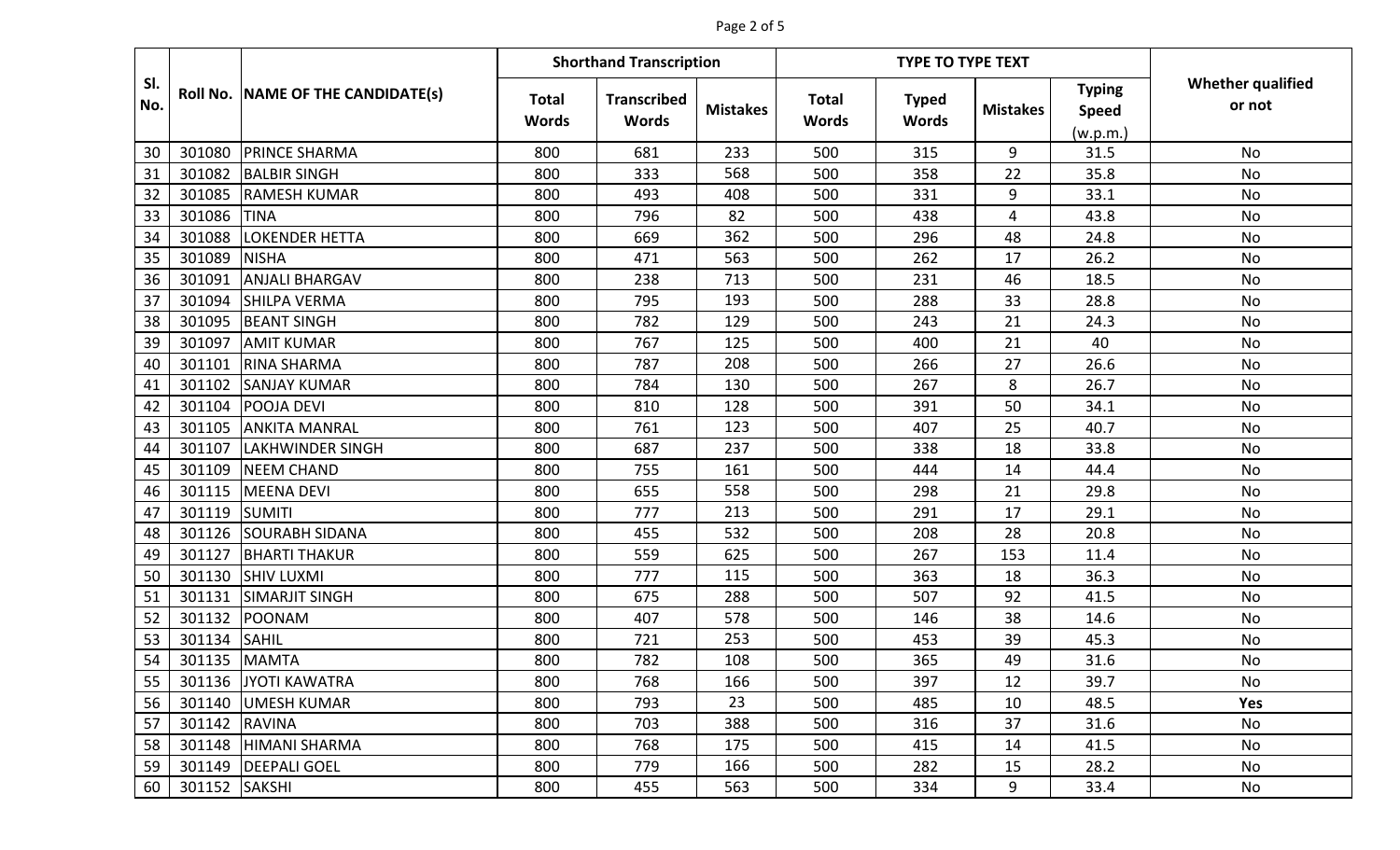# Page 3 of 5

|            |        | Roll No. NAME OF THE CANDIDATE(s) | <b>Shorthand Transcription</b> |                                    |                 |                              | <b>TYPE TO TYPE TEXT</b>     |                 |                                           |                                                                                                                        |
|------------|--------|-----------------------------------|--------------------------------|------------------------------------|-----------------|------------------------------|------------------------------|-----------------|-------------------------------------------|------------------------------------------------------------------------------------------------------------------------|
| SI.<br>No. |        |                                   | <b>Total</b><br><b>Words</b>   | <b>Transcribed</b><br><b>Words</b> | <b>Mistakes</b> | <b>Total</b><br><b>Words</b> | <b>Typed</b><br><b>Words</b> | <b>Mistakes</b> | <b>Typing</b><br><b>Speed</b><br>(w.p.m.) | <b>Whether qualified</b><br>or not                                                                                     |
| 61         | 301153 | <b>KARTIK</b>                     | 800                            | 801                                | 59              | 500                          | 421                          | 8               | 42.1                                      | Yes                                                                                                                    |
| 62         | 301155 | <b>KANCHAN</b>                    | 800                            | 421                                | 701             | 500                          | 303                          | 86              | 21.7                                      | <b>No</b>                                                                                                              |
| 63         | 301156 | <b>JAGRITI</b>                    | 800                            | 806                                | 84              | 500                          | 440                          | $\overline{7}$  | 44                                        | No                                                                                                                     |
| 64         | 301158 | <b>PRIYA GUPTA</b>                | 800                            | 793                                | 68              | 500                          | 446                          | 15              | 44.6                                      | Yes                                                                                                                    |
| 65         | 301159 | TINU                              | 800                            | 780                                | 179             | 500                          | 444                          | 50              | 39.4                                      | No                                                                                                                     |
| 66         | 301162 | <b>SHRUTI</b>                     | 800                            | 652                                | 405             | 500                          | 286                          | 67              | 21.9                                      | No                                                                                                                     |
| 67         | 301163 | <b>VIPUL SINGH RAWAT</b>          | 800                            | 783                                | 65              | 500                          | 468                          | 4               | 46.8                                      | <b>Yes</b>                                                                                                             |
| 68         | 301166 | <b>ANKITA NEGI</b>                | 800                            | 593                                | 344             | 500                          | 344                          | 48              | 29.6                                      | No                                                                                                                     |
| 69         | 301167 | <b>GOLDI RANI</b>                 | 800                            | 506                                | 487             | 500                          | 323                          | 39              | 32.3                                      | No                                                                                                                     |
| 70         | 301169 | <b>REENA SHARMA</b>               | 800                            | 799                                | 127             | 500                          | 380                          | 31              | 38                                        | No                                                                                                                     |
| 71         | 301172 | <b>PREM LATA</b>                  | 800                            | 387                                | 711             | 500                          | 154                          | 22              | 15.4                                      | No                                                                                                                     |
| 72         | 301174 | <b>SANJEEV RAI</b>                | 800                            | 612                                | 409             | 500                          | 292                          | 44              | 24.8                                      | No                                                                                                                     |
| 73         | 301188 | <b>SUNITA SHARMA</b>              | 800                            | 712                                | 256             | 500                          | 371                          | 34              | 37.1                                      | No                                                                                                                     |
| 74         | 301191 | <b>SOMNATH</b>                    | 800                            | 790                                | 48              | 500                          | 492                          | $\overline{7}$  | 49.2                                      | Yes                                                                                                                    |
| 75         | 301192 | <b>GAYATRI DEVI</b>               | 800                            | 509                                | 503             | 500                          | 293                          | 17              | 29.3                                      | No                                                                                                                     |
| 76         | 301193 | <b>PINKY</b>                      | 800                            | 785                                | 243             | 500                          | 437                          | 85              | 35.2                                      | No                                                                                                                     |
| 77         | 301194 | <b>ARTI NARANG</b>                | 800                            | 786                                | 61              | 500                          | 318                          | 39              | 31.8                                      | Though the candidate has<br>qualified the shorthand<br>transcription test, but failed<br>in qualifying the Typing Test |
| 78         | 301196 | <b>ROHIT MEELU</b>                | 800                            | 732                                | 196             | 500                          | 378                          | 8               | 37.8                                      | No                                                                                                                     |
| 79         | 301197 | <b>PRAVEEN PAL</b>                | 800                            | 254                                | 595             | 500                          | 319                          | 18              | 31.9                                      | No                                                                                                                     |
| 80         | 301204 | <b>RAKESH KUMAR</b>               | 800                            | 716                                | 293             | 500                          | 368                          | 27              | 36.8                                      | No                                                                                                                     |
| 81         | 301205 | <b>ABHINAV SHARMA</b>             | 800                            | 804                                | 88              | 500                          | 415                          | 8               | 41.5                                      | No                                                                                                                     |
| 82         | 301206 | <b>ANIL ARYA</b>                  | 800                            | 789                                | 157             | 500                          | 385                          | 17              | 38.5                                      | No                                                                                                                     |
| 83         |        | 301208 DEEPAK KUMAR               | 800                            | 791                                | 52              | 500                          | 395                          | 11              | 39.5                                      | Though the candidate has<br>qualified the shorthand<br>transcription test, but failed<br>in qualifying the Typing Test |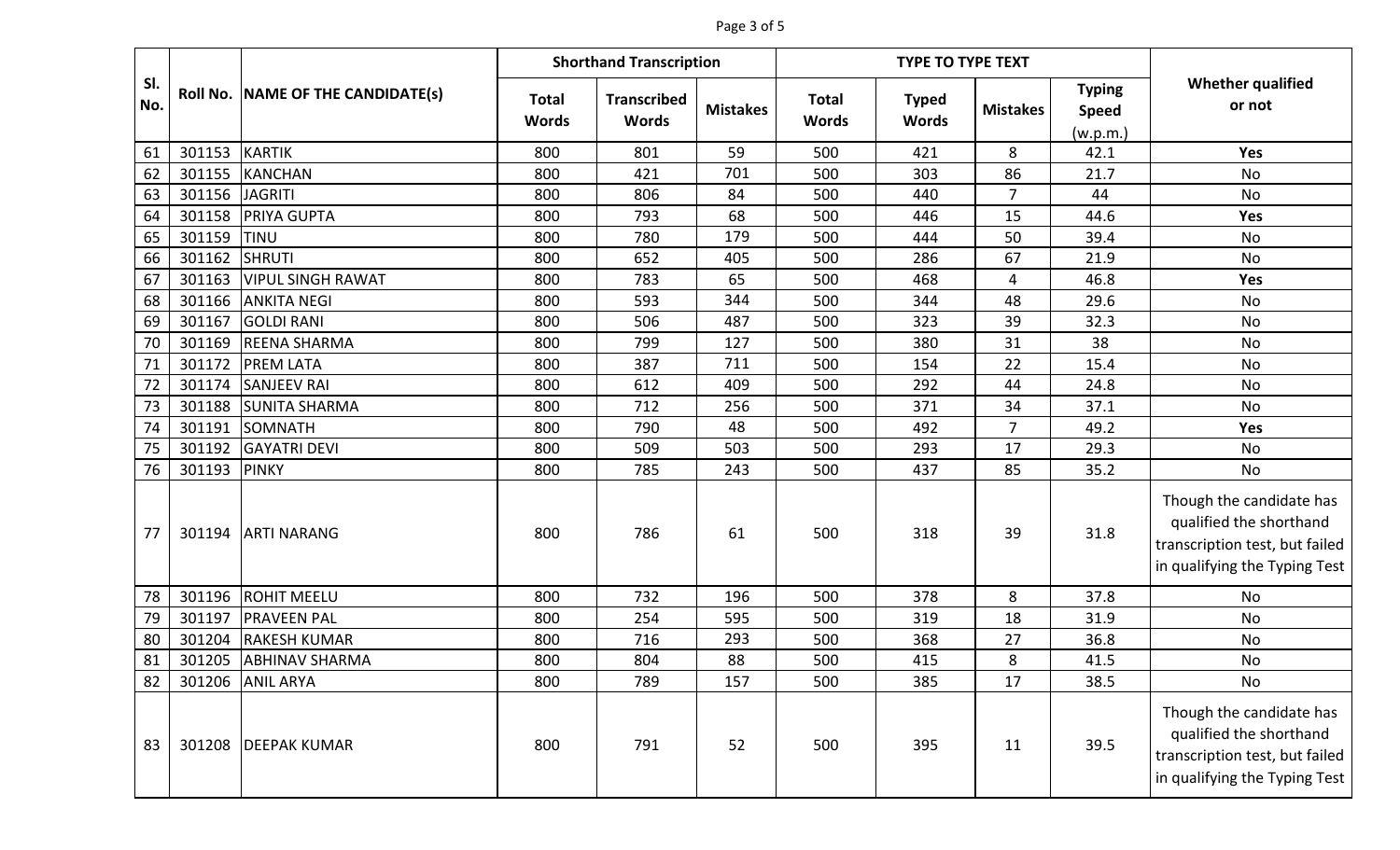## Page 4 of 5

|            |               | <b>Shorthand Transcription</b><br><b>TYPE TO TYPE TEXT</b> |                              |                                    |                 |                              |                              |                 |                                           |                                                                                                                        |
|------------|---------------|------------------------------------------------------------|------------------------------|------------------------------------|-----------------|------------------------------|------------------------------|-----------------|-------------------------------------------|------------------------------------------------------------------------------------------------------------------------|
| SI.<br>No. |               | Roll No. NAME OF THE CANDIDATE(s)                          | <b>Total</b><br><b>Words</b> | <b>Transcribed</b><br><b>Words</b> | <b>Mistakes</b> | <b>Total</b><br><b>Words</b> | <b>Typed</b><br><b>Words</b> | <b>Mistakes</b> | <b>Typing</b><br><b>Speed</b><br>(w.p.m.) | <b>Whether qualified</b><br>or not                                                                                     |
| 84         | 301210        | <b>ROHIT PUNDIR</b>                                        | 800                          | 770                                | 111             | 500                          | 360                          | 17              | 36                                        | <b>No</b>                                                                                                              |
| 85         | 301211        | HIMANSHU                                                   | 800                          | 755                                | 175             | 500                          | 371                          | 17              | 37.1                                      | <b>No</b>                                                                                                              |
| 86         | 301212        | <b>KALPNA</b>                                              | 800                          | 639                                | 503             | 500                          | 415                          | 53              | 36.2                                      | No                                                                                                                     |
| 87         | 301223        | <b>SHALU RANI</b>                                          | 800                          | 759                                | 107             | 500                          | 322                          | 10              | 32.2                                      | <b>No</b>                                                                                                              |
| 88         | 301227        | <b>PRIYA SERAIK</b>                                        | 800                          | 743                                | 340             | 500                          | 304                          | 55              | 24.9                                      | No                                                                                                                     |
| 89         | 301229        | <b>AANCHAL PREET KAUR</b>                                  | 800                          | 764                                | 109             | 500                          | 311                          | 14              | 31.1                                      | No                                                                                                                     |
| 90         | 301230        | <b>DEEPAK MUTNEJA</b>                                      | 800                          | 413                                | 638             | 500                          | 222                          | 19              | 22.2                                      | <b>No</b>                                                                                                              |
| 91         | 301232        | <b>RENUKA</b>                                              | 800                          | 769                                | 106             | 500                          | 309                          | 5               | 30.9                                      | No                                                                                                                     |
| 92         | 301234        | <b>MUNISH THAKUR</b>                                       | 800                          | 798                                | 42              | 500                          | 487                          | 16              | 48.7                                      | <b>Yes</b>                                                                                                             |
| 93         | 301235        | <b>RAJAN</b>                                               | 800                          | 769                                | 195             | 500                          | 235                          | 21              | 23.5                                      | No                                                                                                                     |
| 94         | 301239        | <b>POONAM KANWAR</b>                                       | 800                          | 640                                | 542             | 500                          | 255                          | 29              | 25.5                                      | No                                                                                                                     |
| 95         | 301240        | <b>ANU RAO</b>                                             | 800                          | 759                                | 706             | 500                          | 203                          | 30              | 20.3                                      | No                                                                                                                     |
| 96         | 301246        | <b>PANKAJ KUMAR</b>                                        | 800                          | 611                                | 478             | 500                          | 370                          | 43              | 32.7                                      | No                                                                                                                     |
| 97         | 301253        | <b>ANJALI PRAJAPATI</b>                                    | 800                          | 773                                | 121             | 500                          | 316                          | 15              | 31.6                                      | No                                                                                                                     |
| 98         | 301255        | <b>AVINASH PRAJAPATI</b>                                   | 800                          | 778                                | 115             | 500                          | 283                          | 34              | 28.3                                      | No                                                                                                                     |
| 99         | 301264        | <b>POONAM SHARMA</b>                                       | 800                          | 509                                | 426             | 500                          | 323                          | 34              | 32.3                                      | <b>No</b>                                                                                                              |
| 100        | 301268        | <b>ANKUSH</b>                                              | 800                          | 745                                | 163             | 500                          | 335                          | 23              | 33.5                                      | <b>No</b>                                                                                                              |
| 101        | 301273        | <b>TAJVEER SINGH</b>                                       | 800                          | 706                                | 357             | 500                          | 416                          | 17              | 41.6                                      | No                                                                                                                     |
| 102        | 301276        | <b>GANGA</b>                                               | 800                          | 707                                | 293             | 500                          | 383                          | 13              | 38.3                                      | No                                                                                                                     |
| 103        | 301283        | <b>VIPAN KUMAR</b>                                         | 800                          | 331                                | 690             | 500                          | 294                          | 172             | 12.2                                      | No                                                                                                                     |
| 104        | 301286        | <b>VIJAY KUMAR</b>                                         | 800                          | 759                                | 251             | 500                          | 340                          | 38              | 34                                        | No                                                                                                                     |
| 105        | 301287        | <b>RENU DEVI</b>                                           | 800                          | 716                                | 225             | 500                          | 309                          | 16              | 30.9                                      | No                                                                                                                     |
| 106        | 301289        | <b>LOHITA THAKUR</b>                                       | 800                          | 447                                | 465             | 500                          | 360                          | 12              | 36                                        | No                                                                                                                     |
| 107        | 301292        | MOHD SHADAB ALAM                                           | 800                          | 793                                | 80              | 500                          | 481                          | 11              | 48.1                                      | Yes                                                                                                                    |
| 108        |               | 301293 AMIT SAKLNANI                                       | 800                          | 781                                | 79              | 500                          | 368                          | 60              | 30.8                                      | Though the candidate has<br>qualified the shorthand<br>transcription test, but failed<br>in qualifying the Typing Test |
| 109        | 301295        | MEENAKSHI                                                  | 800                          | 768                                | 255             | 500                          | 309                          | 18              | 30.9                                      | No                                                                                                                     |
| 110        | 301298 LOVELY |                                                            | 800                          | 766                                | 190             | 500                          | 269                          | 11              | 26.9                                      | No                                                                                                                     |